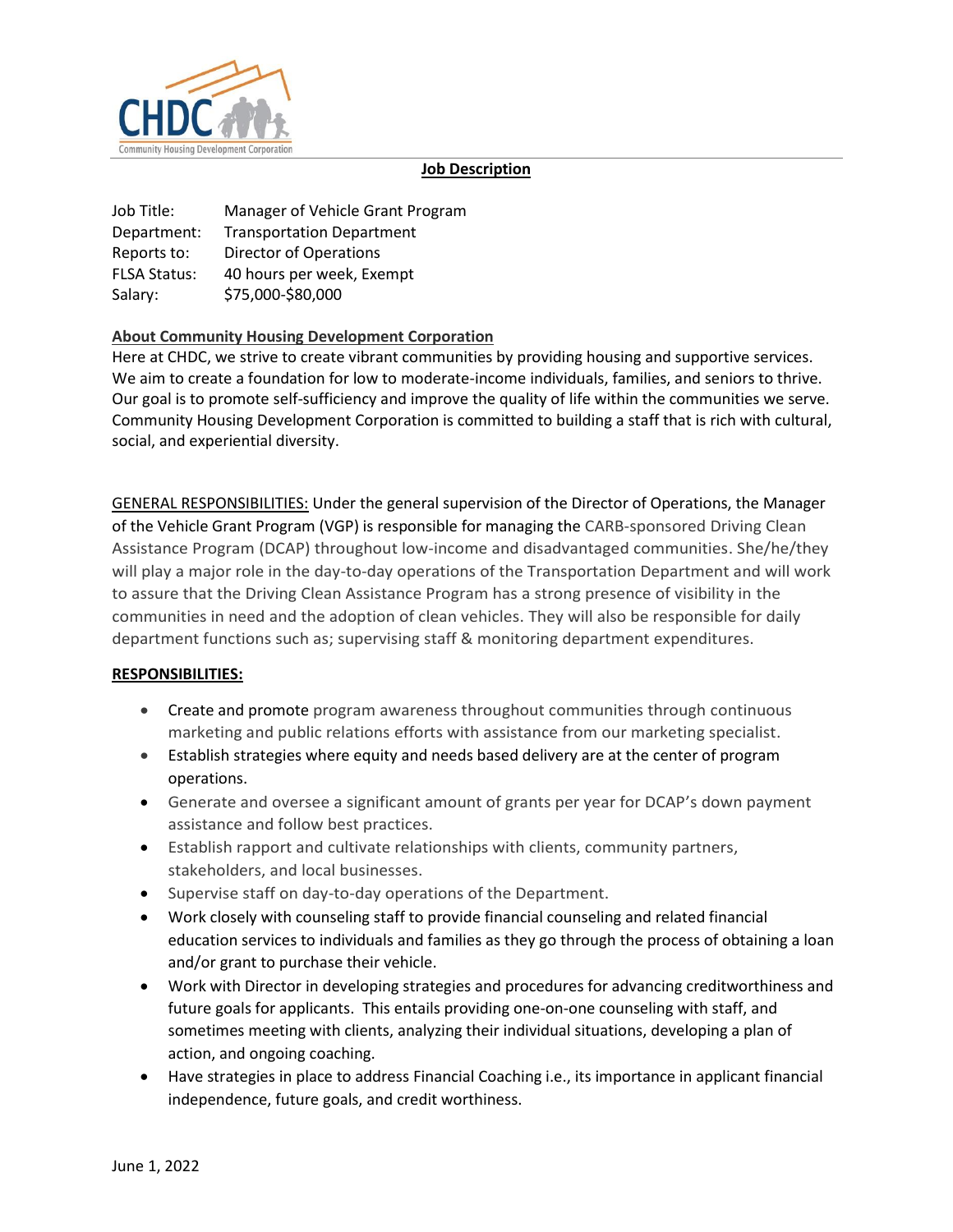

- Establish and continue partnerships with communities on social networking platforms
- Ensure the Integration of Salesforce and work to counsel/coach applicants on the financial literacy program and establish ahigh-touch casemanagement approachfor client financial success.
- Coordinate, facilitate, and implement an effective DCAP program by administering approved program processes.
- Complete quarterly reports to our funding partners.
- Complete timely and clear performance evaluation for direct reports
- Make continuous efforts and strives to maintain a well-equipped staff who are updated on CHDC policy and procedures as well as knowledgeable on EV market news.
- Provide a solid leadership model for employees that encourages them to meet their targets, as well as to detect performance growth deficiencies and implement coaching activities to close such gaps.

## **QUALIFICATIONS:**

- Bachelor's degree or equivalent experience of 4 to5 years in financial services industries, consumer credit counseling, personal banking, and/or collections.
- 3 to 5 years of supervision experience
- Demonstrated experience in the areas of consumer credit counseling/case management field regarding developing family budgets, spending plans, interpreting credit reports, and some experience with collections and/or loan processes.
- Proven track record of building relationships with internal stakeholders and external partner organizations.
- Ability to manage a diverse team of experts overseeing several projects simultaneously on time and within budget with the highest level of professionalism and integrity
- Strong Microsoft suites experience
- Excellent communication skills, both written and oral, including experience with public speaking and facilitating meetings and training.
- Possess a high degree of organization, ability to solve problems independently, and work with others in a congenial and collaborative manner.

## **PHYSICAL REQUIREMENTS:**

- Must be able to remain stationary for extended periods of time.
- Must be able to move throughout the office, access files, meet with residents, and climb flights of stairs if needed.

• Requires the mental acuity to perform the essential functions as outlined in an accurate and timely fashion.

• Must be able to lift at least 25 pounds.

# **How to apply:**